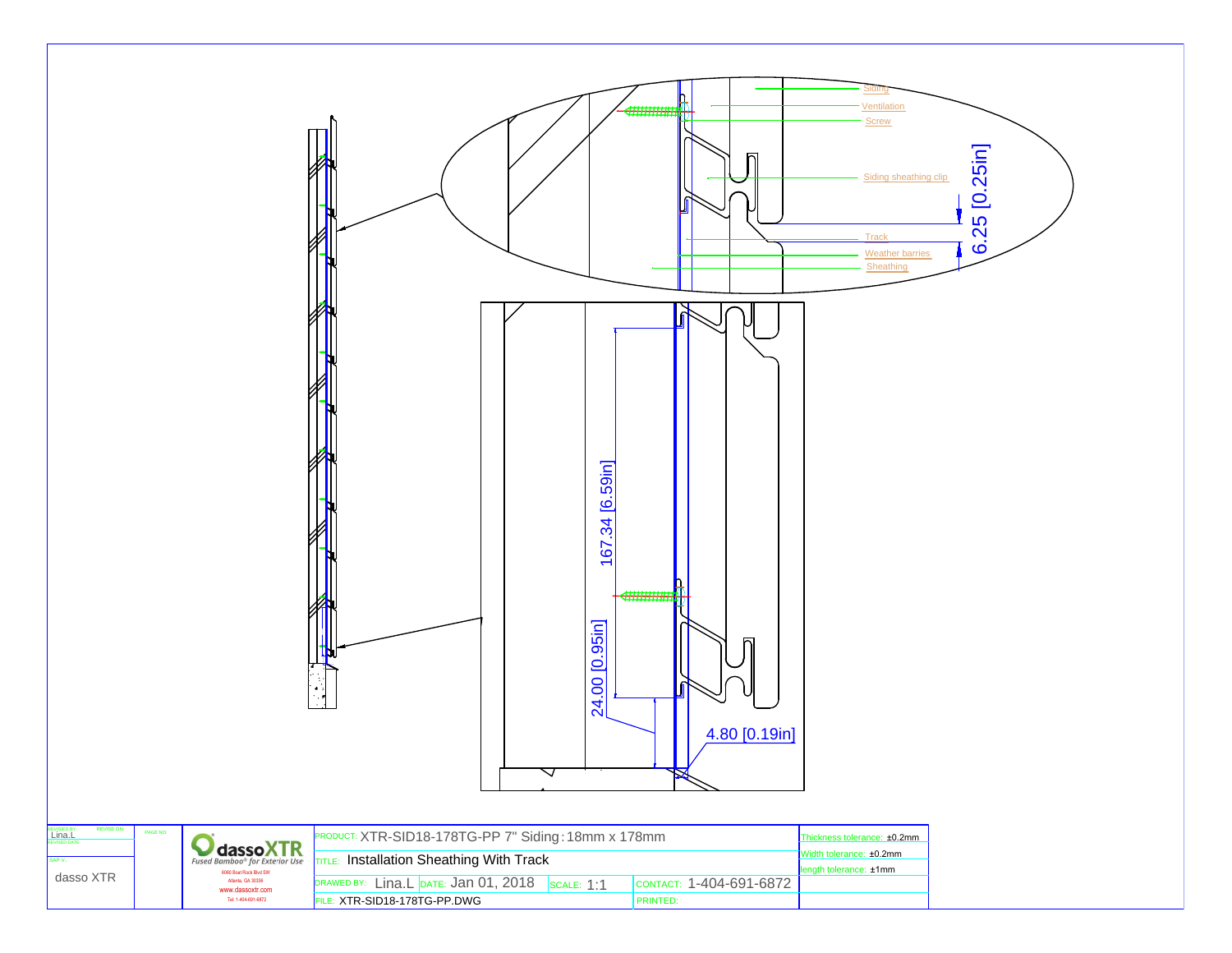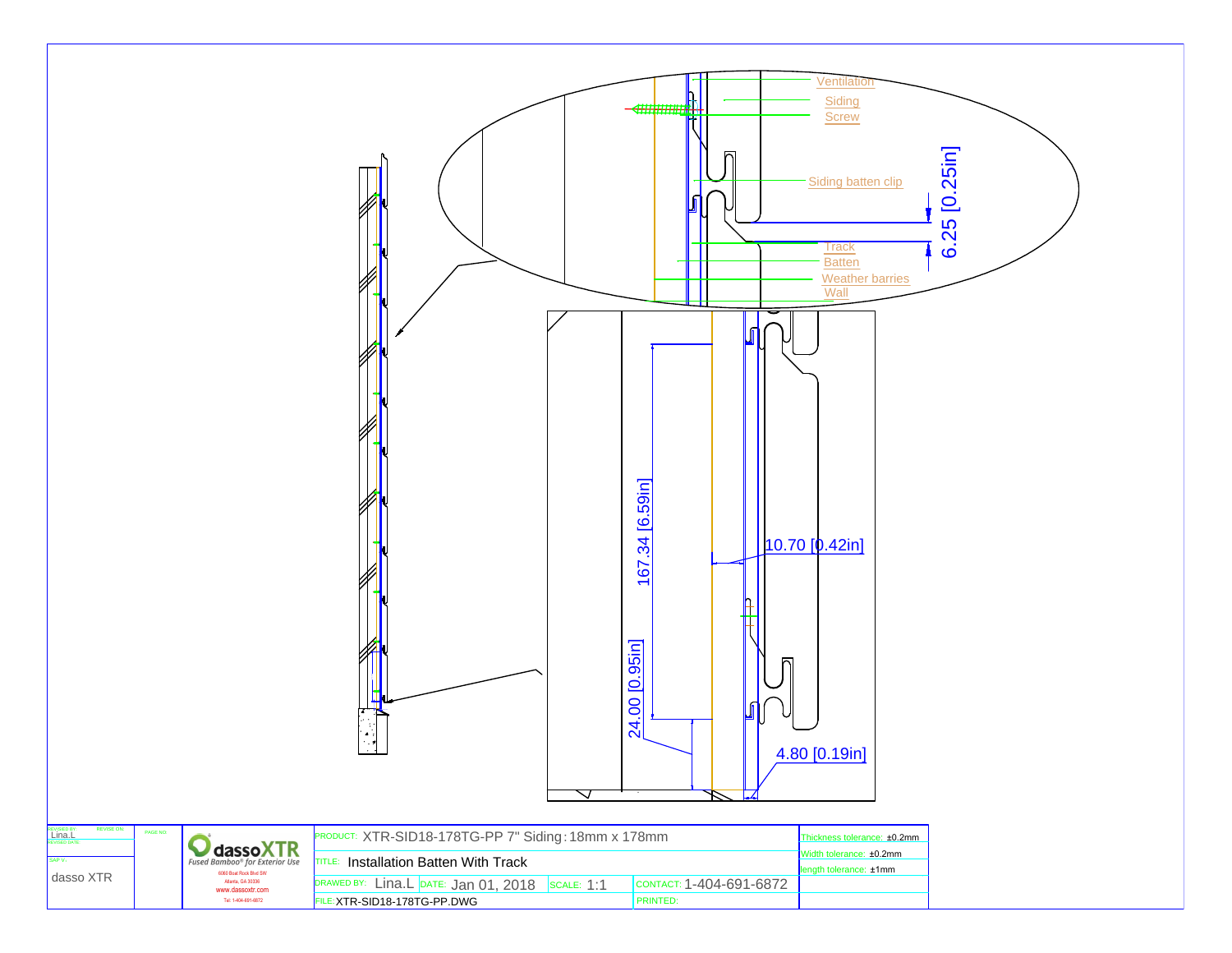

| REVISIED BY:<br>Lina.L<br><b>REVISE ON:</b><br><b>REVISED DATE:</b> | PAGE NO: | dassoXTR                                                 | PRODUCT: XTR-SID18-178TG-PP 7" Siding: 18mm x 178mm |                                                   |  |                                             | Thickness tolerance: ±0.2mm |  |
|---------------------------------------------------------------------|----------|----------------------------------------------------------|-----------------------------------------------------|---------------------------------------------------|--|---------------------------------------------|-----------------------------|--|
| SAP <sub>V</sub> :                                                  |          | Fused Bamboo® for Exterior Use<br>6060 Boat Rock Blvd SW | Corner Installation<br><b>ITITLE:</b>               | Width tolerance: ±0.2mm<br>length tolerance: ±1mm |  |                                             |                             |  |
| dasso XTR                                                           |          | Atlanta, GA 30336<br>www.dassoxtr.com                    | DRAWED BY: Lina.L DATE: Jan 01, 2018 SCALE: 1:1     |                                                   |  | $\overline{\text{COMTACT:}}$ 1-404-691-6872 |                             |  |
|                                                                     |          | Tel: 1-404-691-6872                                      | FILE: XTR-SID18-178TG-PP.DWG                        |                                                   |  | <b>PRINTED:</b>                             |                             |  |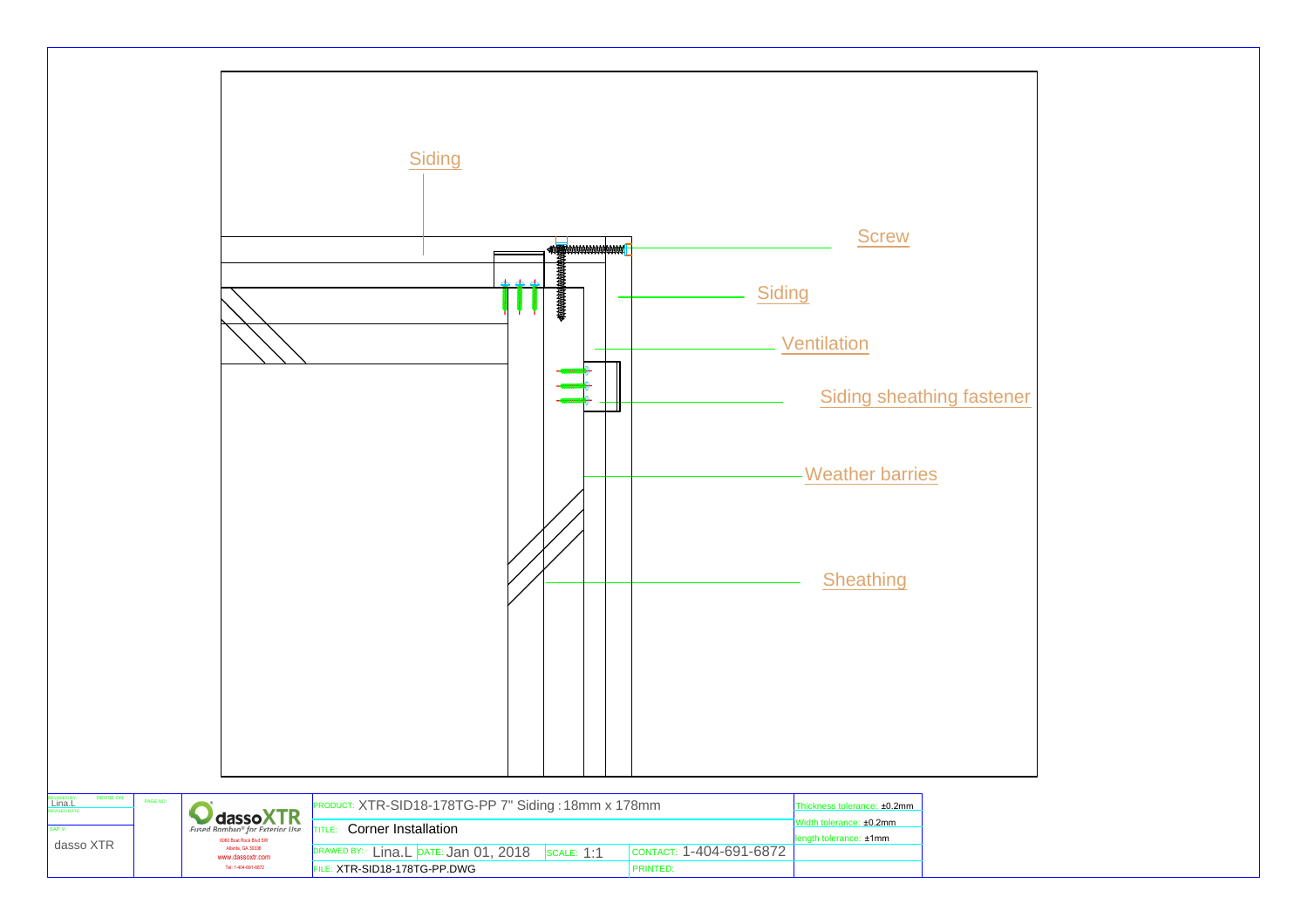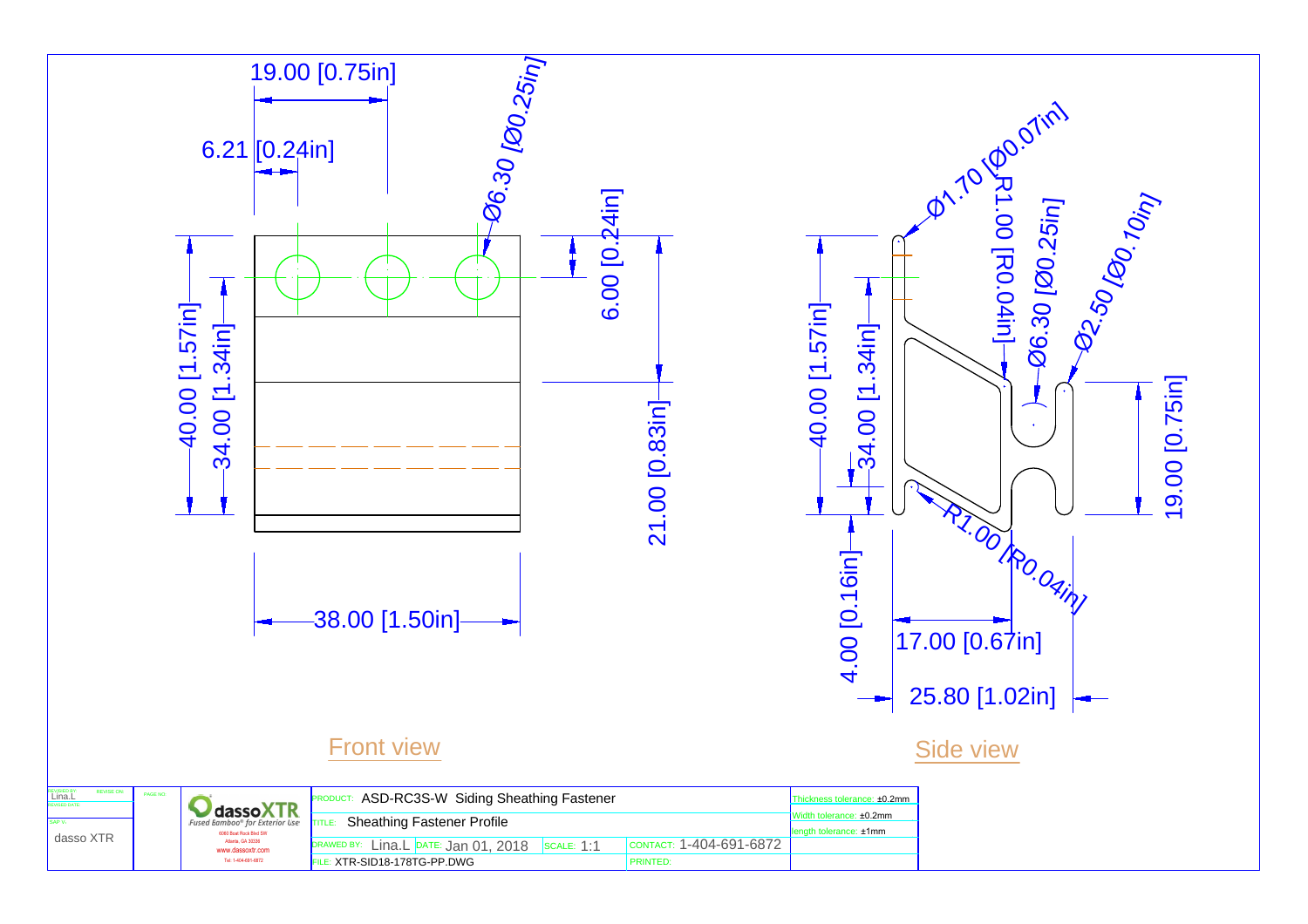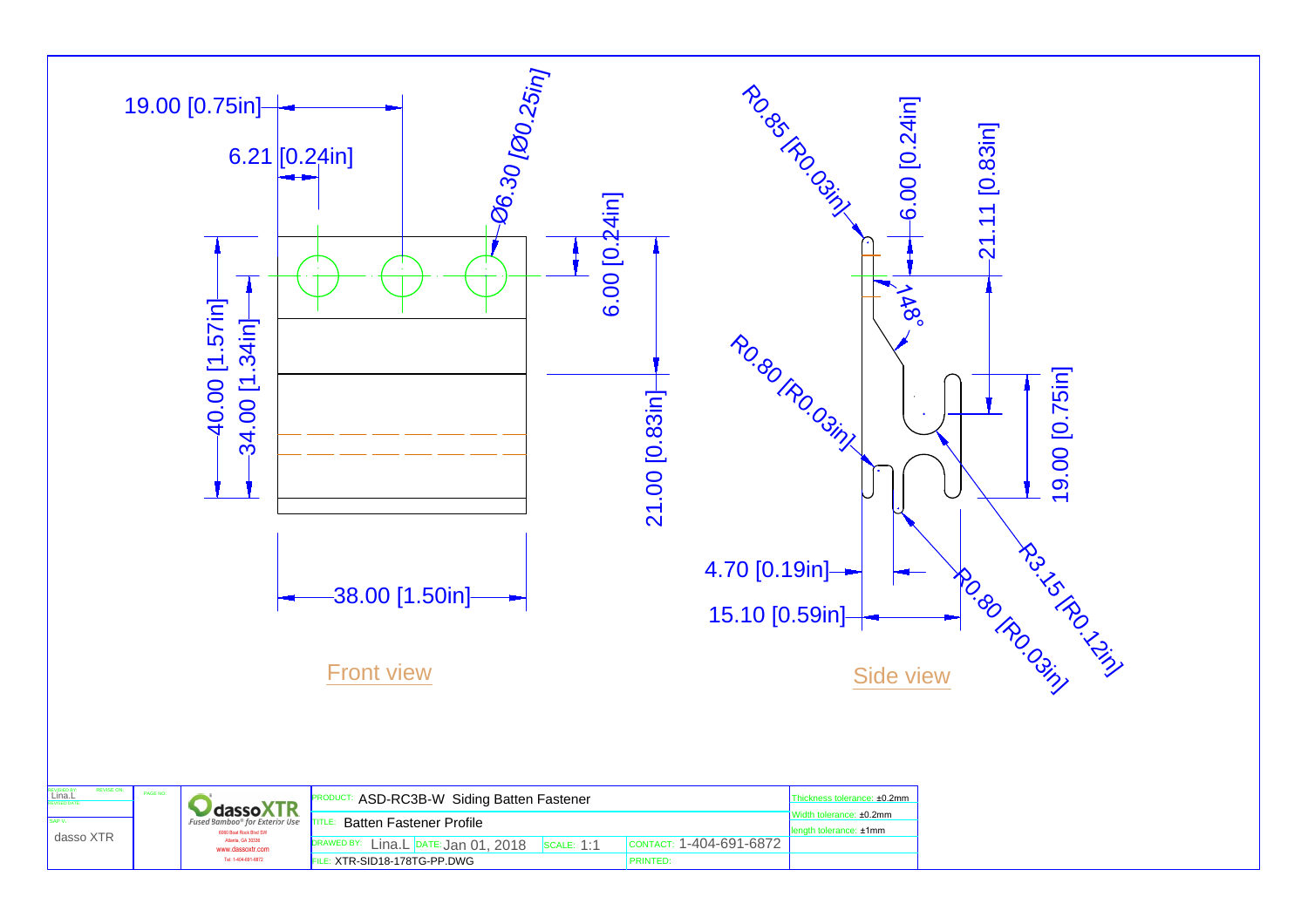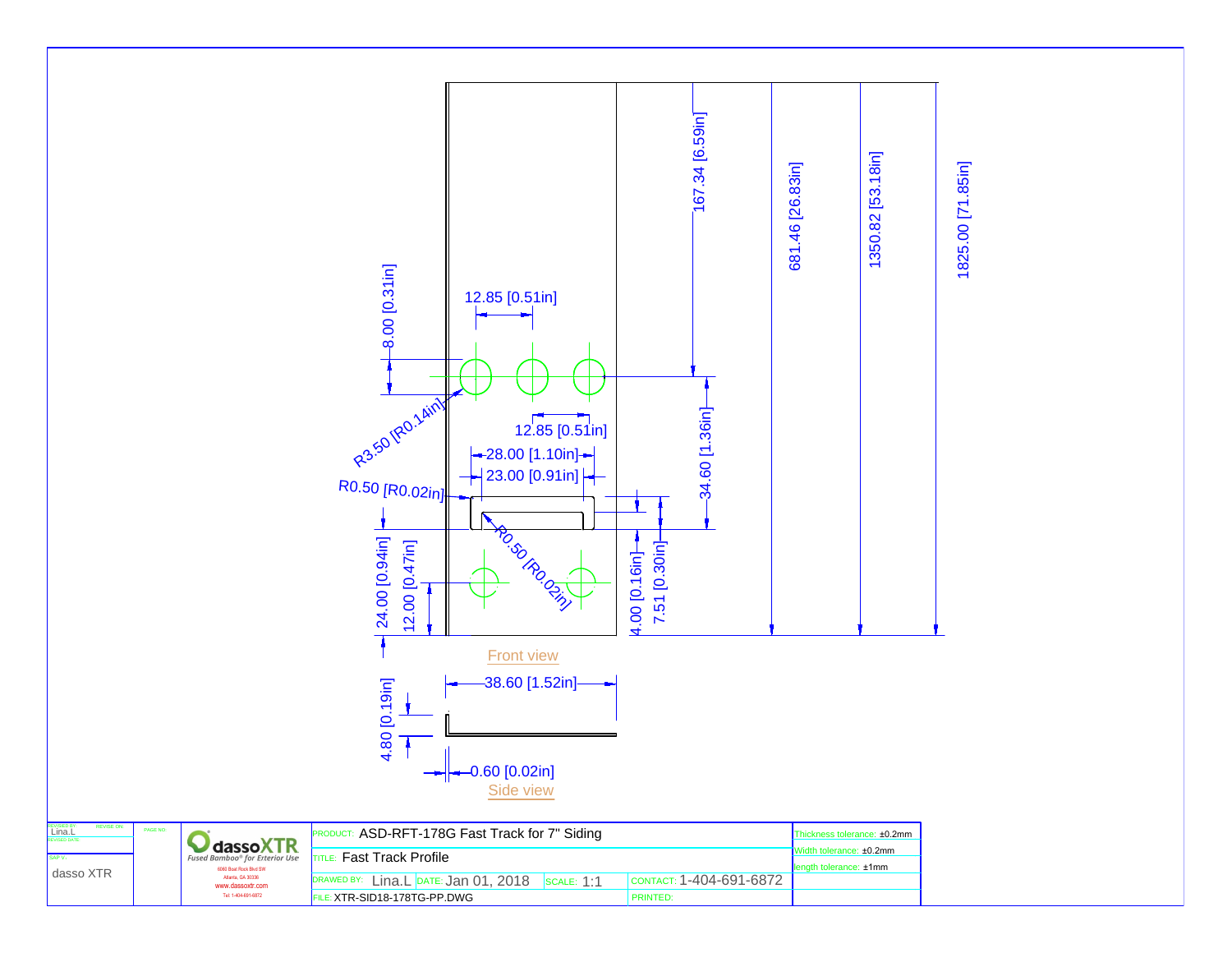|                                                                    | T<br>$\frac{1}{2}$ | FINt                                                           | ∏ ≹                                                                                                                                    | ∏ ≵ | 打 | I                       | ∥≹                                                                               | 打 | I<br>_∔ | ℿ |
|--------------------------------------------------------------------|--------------------|----------------------------------------------------------------|----------------------------------------------------------------------------------------------------------------------------------------|-----|---|-------------------------|----------------------------------------------------------------------------------|---|---------|---|
|                                                                    |                    |                                                                |                                                                                                                                        |     |   |                         |                                                                                  |   |         |   |
|                                                                    |                    |                                                                |                                                                                                                                        |     |   |                         |                                                                                  |   |         |   |
| <b>REVISE ON:</b><br>REVISIED BY:<br>Lina.L<br>SAP V:<br>dasso XTR | PAGE NO:           | <b>CassoXTR</b><br>6060 Boat Rock Blvd SW<br>Atlanta, GA 30336 | PRODUCT: ASD-RFT-178G Fast Track for 7" Siding<br><b>TITLE:</b> Fast Track Overview<br>DRAWED BY: Lina.L DATE: Jan 01, 2018 SCALE: 1:1 |     |   | CONTACT: 1-404-691-6872 | Thickness tolerance: ±0.2mm<br>Width tolerance: ±0.2mm<br>length tolerance: ±1mm |   |         |   |
|                                                                    |                    | www.dassoxtr.com<br>Tel: 1-404-691-6872                        | FILE: XTR-SID18-178TG-PP.DWG                                                                                                           |     |   | <b>PRINTED:</b>         |                                                                                  |   |         |   |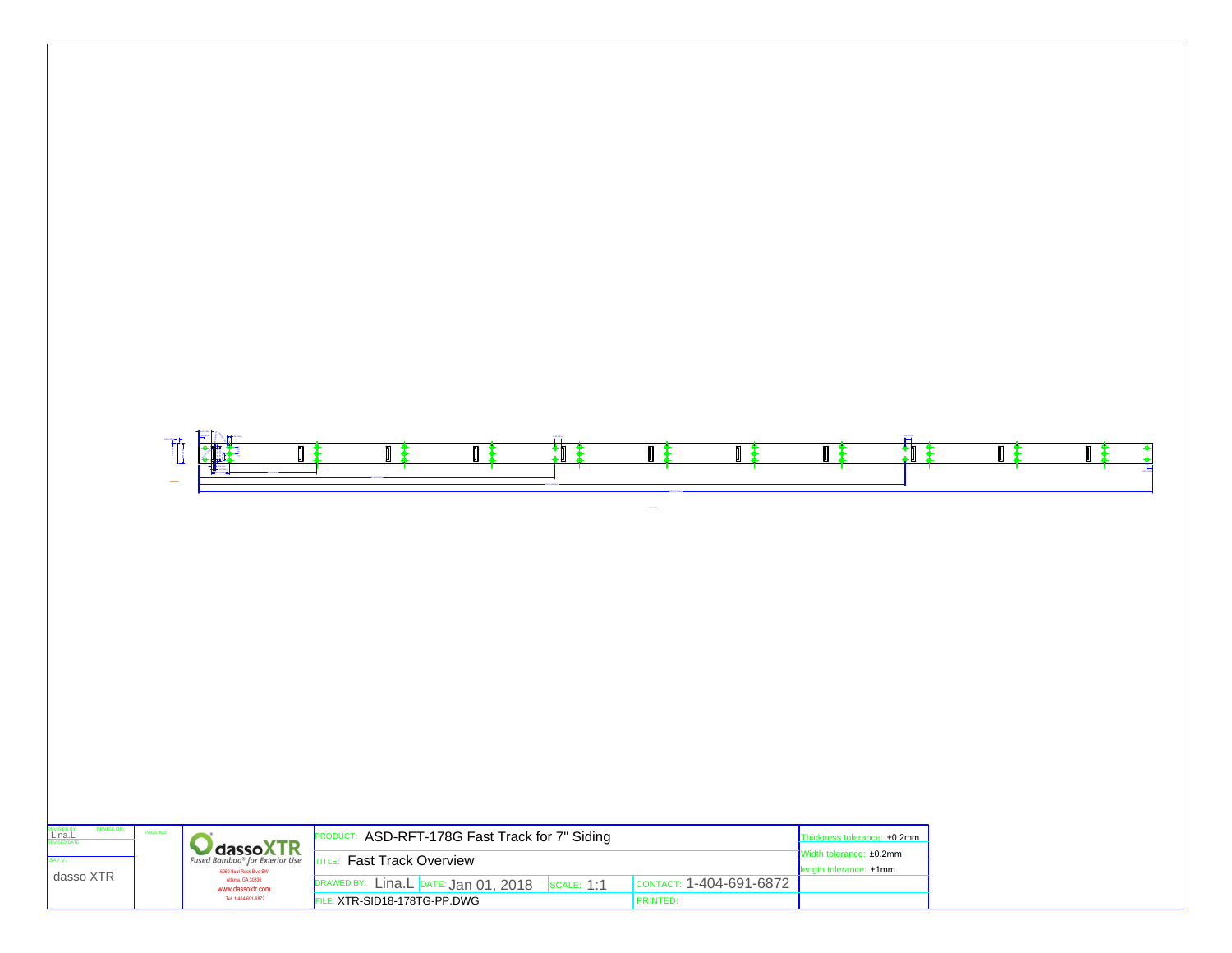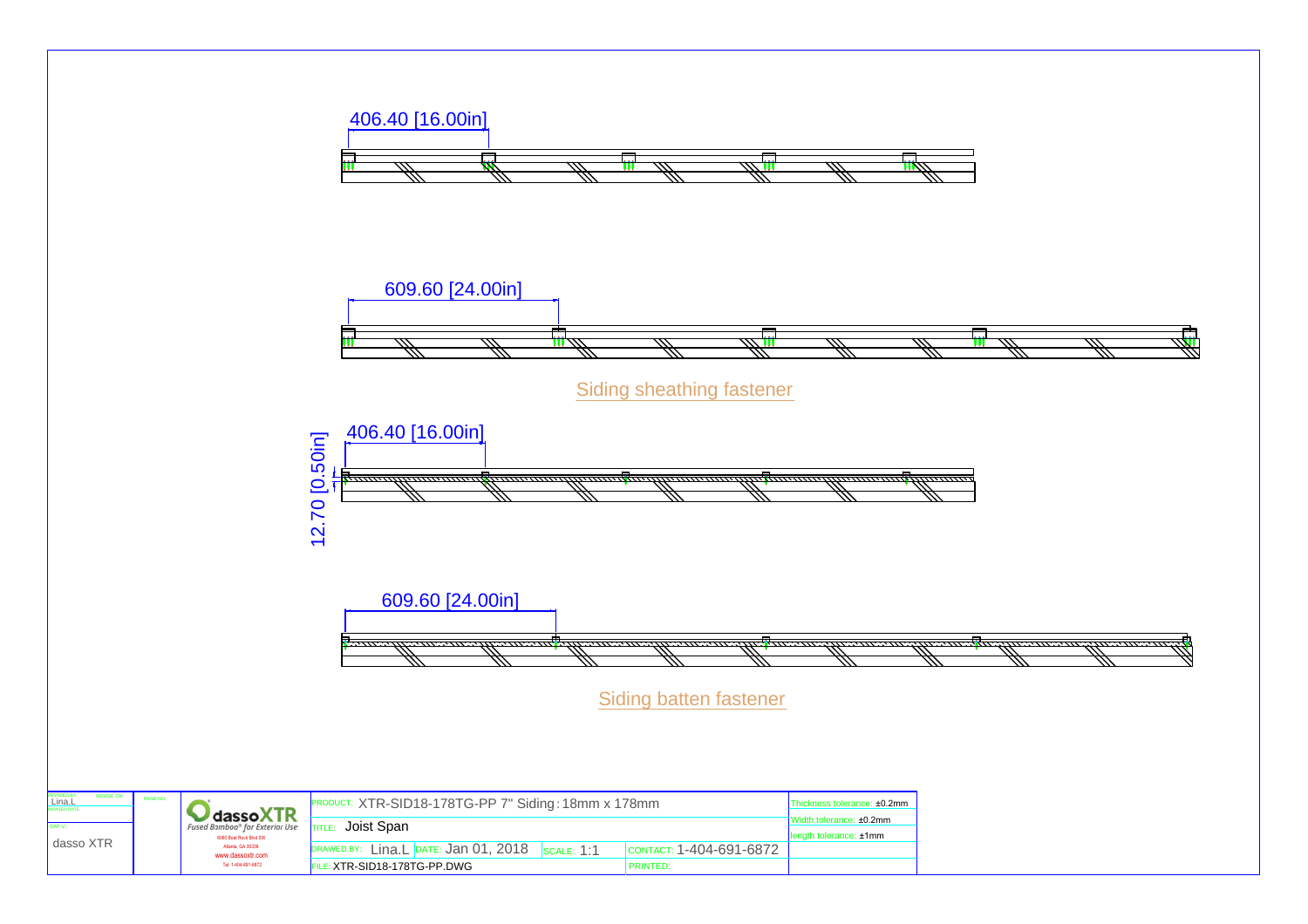|                                                                  |                          |                                                                                                    |                  |                                                     |  |  |  |  | 5486.40 [216.00in]      |  |                             |  |  |
|------------------------------------------------------------------|--------------------------|----------------------------------------------------------------------------------------------------|------------------|-----------------------------------------------------|--|--|--|--|-------------------------|--|-----------------------------|--|--|
|                                                                  |                          |                                                                                                    | 406.40 [16.00in] |                                                     |  |  |  |  |                         |  |                             |  |  |
|                                                                  |                          |                                                                                                    |                  |                                                     |  |  |  |  |                         |  |                             |  |  |
|                                                                  |                          | 6.25 [0.25in]                                                                                      |                  |                                                     |  |  |  |  |                         |  |                             |  |  |
|                                                                  |                          |                                                                                                    |                  |                                                     |  |  |  |  |                         |  |                             |  |  |
|                                                                  |                          |                                                                                                    |                  |                                                     |  |  |  |  |                         |  |                             |  |  |
|                                                                  |                          |                                                                                                    |                  |                                                     |  |  |  |  |                         |  |                             |  |  |
|                                                                  |                          |                                                                                                    |                  |                                                     |  |  |  |  |                         |  |                             |  |  |
|                                                                  |                          |                                                                                                    |                  |                                                     |  |  |  |  |                         |  |                             |  |  |
|                                                                  |                          |                                                                                                    |                  |                                                     |  |  |  |  |                         |  |                             |  |  |
|                                                                  |                          |                                                                                                    |                  |                                                     |  |  |  |  |                         |  |                             |  |  |
|                                                                  |                          |                                                                                                    |                  |                                                     |  |  |  |  |                         |  |                             |  |  |
|                                                                  |                          |                                                                                                    |                  |                                                     |  |  |  |  |                         |  |                             |  |  |
|                                                                  |                          |                                                                                                    |                  |                                                     |  |  |  |  |                         |  |                             |  |  |
|                                                                  |                          |                                                                                                    |                  |                                                     |  |  |  |  |                         |  |                             |  |  |
|                                                                  |                          |                                                                                                    |                  |                                                     |  |  |  |  |                         |  |                             |  |  |
|                                                                  | 20 <sub>[168.00in]</sub> |                                                                                                    |                  |                                                     |  |  |  |  |                         |  |                             |  |  |
|                                                                  |                          |                                                                                                    |                  |                                                     |  |  |  |  |                         |  |                             |  |  |
|                                                                  |                          |                                                                                                    |                  |                                                     |  |  |  |  |                         |  |                             |  |  |
|                                                                  |                          |                                                                                                    |                  |                                                     |  |  |  |  |                         |  |                             |  |  |
|                                                                  |                          |                                                                                                    |                  |                                                     |  |  |  |  |                         |  |                             |  |  |
|                                                                  |                          |                                                                                                    |                  |                                                     |  |  |  |  |                         |  |                             |  |  |
|                                                                  |                          |                                                                                                    |                  |                                                     |  |  |  |  |                         |  |                             |  |  |
|                                                                  |                          |                                                                                                    |                  |                                                     |  |  |  |  |                         |  |                             |  |  |
|                                                                  |                          |                                                                                                    |                  |                                                     |  |  |  |  |                         |  |                             |  |  |
|                                                                  |                          |                                                                                                    |                  |                                                     |  |  |  |  |                         |  |                             |  |  |
|                                                                  |                          |                                                                                                    |                  |                                                     |  |  |  |  |                         |  |                             |  |  |
|                                                                  |                          |                                                                                                    |                  |                                                     |  |  |  |  |                         |  |                             |  |  |
|                                                                  |                          |                                                                                                    |                  |                                                     |  |  |  |  |                         |  |                             |  |  |
|                                                                  |                          |                                                                                                    |                  |                                                     |  |  |  |  |                         |  |                             |  |  |
|                                                                  |                          |                                                                                                    |                  |                                                     |  |  |  |  |                         |  |                             |  |  |
|                                                                  |                          |                                                                                                    |                  |                                                     |  |  |  |  |                         |  |                             |  |  |
|                                                                  |                          |                                                                                                    |                  |                                                     |  |  |  |  |                         |  |                             |  |  |
| REVISE ON:<br>REVISIED BY:<br>Lina.L<br>REVISED DATE<br>PAGE NO: |                          |                                                                                                    |                  | PRODUCT: XTR-SID18-178TG-PP 7" Siding: 18mm x 178mm |  |  |  |  |                         |  | Thickness tolerance: ±0.2mm |  |  |
| SAP V:                                                           |                          | <b>MassoXTR</b>                                                                                    |                  | TITLE: Random 16" Center to Center                  |  |  |  |  |                         |  | Width tolerance: ±0.2mm     |  |  |
| dasso XTR                                                        |                          | 6060 Boat Rock Blvd SW<br>Atlanta, GA 30336<br>www.dassoxtr.com                                    |                  |                                                     |  |  |  |  | CONTACT: 1-404-691-6872 |  | length tolerance: ±1mm      |  |  |
|                                                                  | Tel: 1-404-691-6872      | DRAWED BY: Lina.L DATE: Jan 01, 2018 SCALE: 1:1<br>FILE: XTR-SID18-178TG-PP DWG<br><b>PRINTED:</b> |                  |                                                     |  |  |  |  |                         |  |                             |  |  |